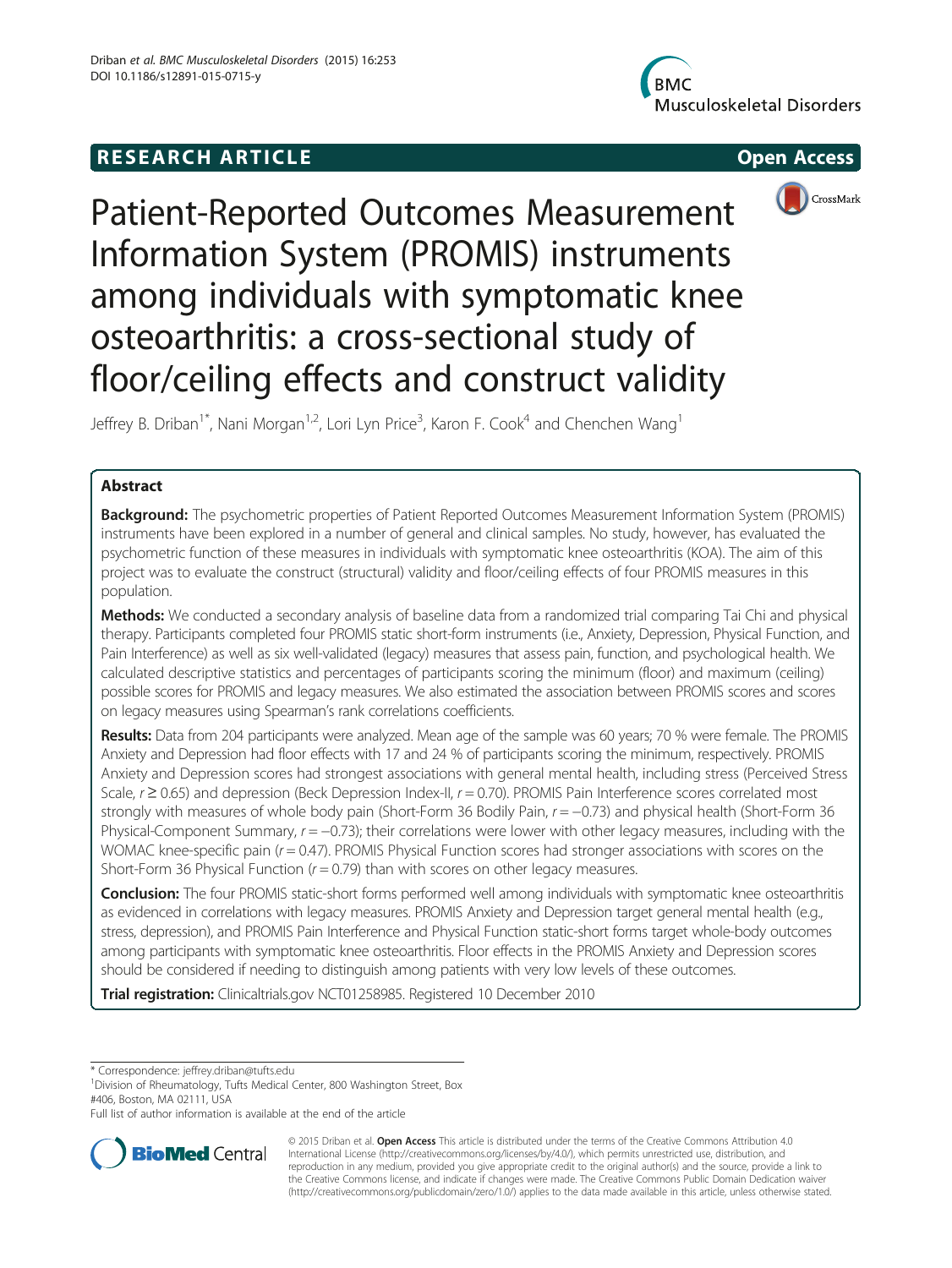## Background

Osteoarthritis is a disease characterized by structural changes throughout the joint but it is also an illness of the whole patient defined by patient-reported outcomes such as pain, stiffness, and disability [[1](#page-7-0)]. Furthermore, a patient with osteoarthritis often participates less in valued activities and may experience fatigue as well as disrupted mood, sleep, and quality of life [\[2](#page-7-0)–[4](#page-8-0)]. Therefore, we must measure a wide array of patient-reported outcomes to thoroughly assess health status and treatment efficacy among individuals with osteoarthritis.

There are numerous patient-reported outcome measures to assess individuals with osteoarthritis. Excessive proliferation of these measures and lack of standardization in their use, however, hinder comparisons across studies and populations [\[5](#page-8-0)]. Furthermore, using multiple measures may be time consuming for patients, cost prohibitive, and not practical for all settings. The National Institutes of Health's (NIH) Patient Reported Outcomes Measurement Information System (PROMIS) has introduced a number of static short-form patient-reported outcome measures, which offer an efficient and cost-effective alternative [[6](#page-8-0)]. PROMIS is unique because it is intended for clinicians and researchers in various disciplines who are interested in measuring physical, mental, and social health among individuals with various chronic conditions. Several static-short form instruments target constructs relevant to patients with symptomatic knee osteoarthritis, including PROMIS Pain Interference 6b, Physical Function 10a, Emotional Distress-Anxiety 7a, and Emotional Distress-Depression 8b. Evidence for the validity of these instruments was initially obtained based on analysis of responses from a general population sample and from clinical samples, including a subset with osteoarthritis [[7](#page-8-0)]. However, no prior study has evaluated the properties of PROMIS static short-form scores among individuals with symptomatic knee osteoarthritis.

Our objective was to evaluate the floor/ceiling effects and construct (structural) validity of four PROMIS Short-Form Instruments (i.e., Pain Interference 6b, Physical Function 10a, Emotional Distress-Anxiety 7a, and Emotional Distress-Depression 8b) function among a wellcharacterized sample of individuals with knee osteoarthritis. To achieve our goals we asked participants to complete six legacy measures: Medical Outcomes Short Form-36 (SF-36) [[8](#page-8-0)–[10\]](#page-8-0), the Western Ontario and McMaster Universities Arthritis Index (WOMAC) [\[11](#page-8-0)–[13](#page-8-0)], two objective physical function tests (i.e., 6-min walk test, 20-meter walk test) [[14\]](#page-8-0), the Perceived Stress Scale [[15\]](#page-8-0), and the Beck Depression Inventory Second Edition (BDI-II) [[16](#page-8-0)–[19\]](#page-8-0). These measures of pain, function, and psychological health domains were chosen because they relate to the constructs measured by the four PROMIS static short-form instruments and are widely

used and well-validated among individuals with knee osteoarthritis.

## Methods

We conducted a secondary analysis of baseline data obtained in our NIH-funded, randomized trial that compared Tai Chi and physical therapy among individuals with symptomatic knee osteoarthritis (Trial Registry #NCT01258985) [[20](#page-8-0)]. This secondary dataset is unique because it includes responses to a wide range of patient-reported outcome measures, both PROMIS measures and well-validated (legacy) measures used widely in studies of knee osteoarthritis. Data were collected at Tufts Medical Center, an urban tertiary care academic hospital in Boston, USA. We received ethics approval for this study from the Tufts Medical Center/ Tufts University Human Institutional Review Board. To be eligible, participants had to meet the following criteria: 1) age ≥40 years; 2) Western Ontario and McMaster Universities Arthritis Index (WOMAC) pain subscale score (100 mm visual analog scales) >40 on at least 1 out of 5 questions; 3) fulfillment of the American College of Rheumatology criteria for knee osteoarthritis [\[21\]](#page-8-0); 4) radiographic evidence of knee osteoarthritis defined as the presence of osteophytes in the tibiofemoral and/or the patellofemoral compartment, as assessed on standing anterior-posterior and lateral views; and 5) confirmation of knee pain, discomfort, or disability by clinical examination. We excluded individuals who had experience in the past year with physical therapy, Tai Chi training, or similar types of alternative medicine (e.g., Qi Gong or yoga); serious medical conditions limiting their ability to fully participate as determined by a primary care physician; intra-articular steroid injections or replacement surgery on the affected knee in the previous three months; or a Mini-Mental examination score <24. All participants enrolled in the study provided informed consent. For this secondary analysis, we included all 204 participants who had their baseline visits between March 2011 and June 2013. These 204 participants were selected after staff prescreened almost 1,200 individuals on the phone and then screened approximately 280 individuals in person. The most common reason a person was not randomized into the study was if the individual failed to meet the inclusion criteria or an individual declined to participate.

## PROMIS instruments

Participants enrolled in the trial completed four PROMIS static short-form, version 1.0 instruments including PRO-MIS Pain Interference 6b, Physical Function 10a, Emotional Distress-Anxiety 7a, and Emotional Distress-Depression 8b. These PROMIS instruments were the original versions of the short forms. The instruments were selected to meet the goal of the parent study: to compare the influence of Tai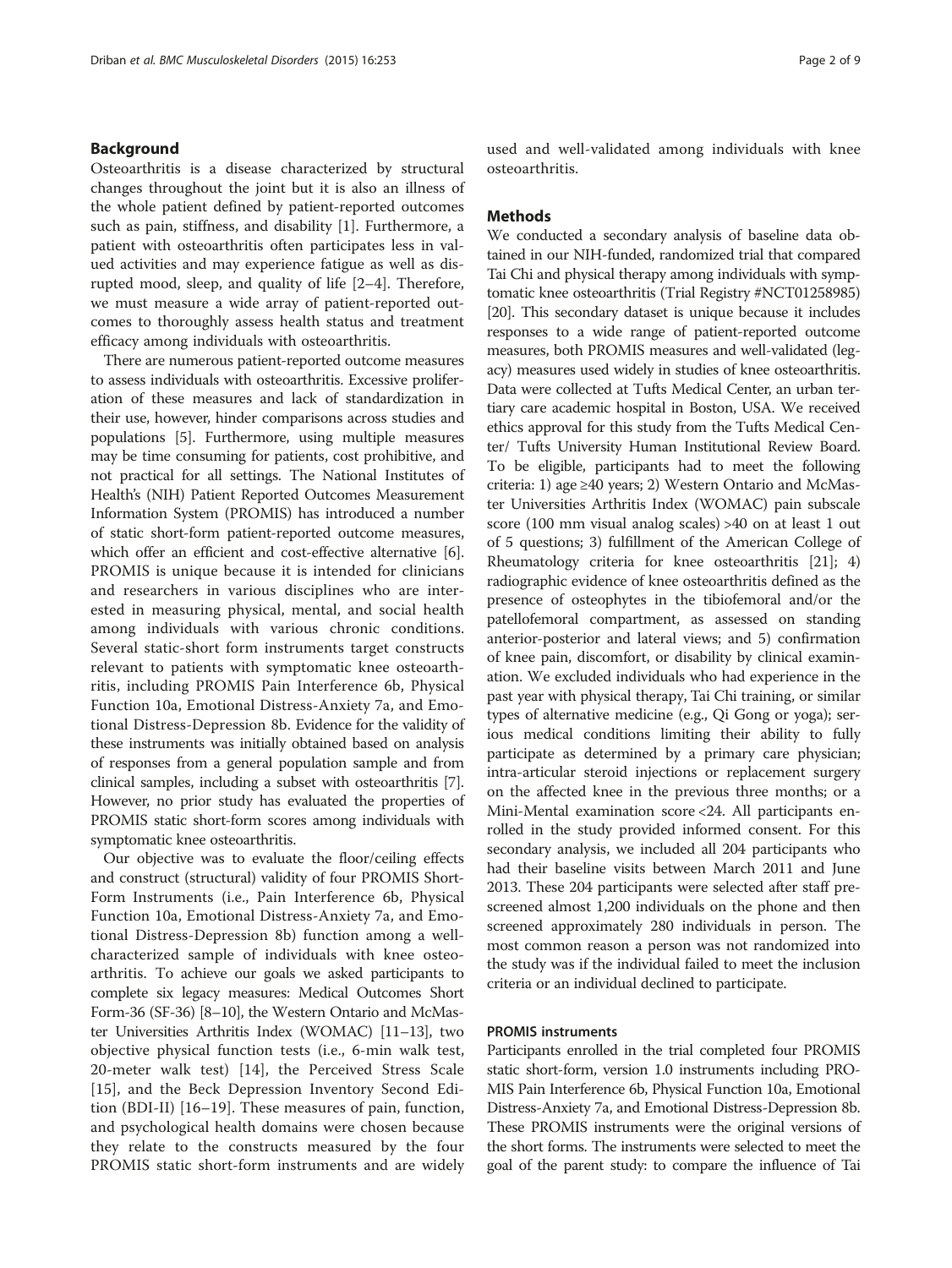Chi or physical therapy on physical and psychological outcome measures.

The validity of PROMIS instruments has been assessed in both general and clinical U.S. sample populations [[7](#page-8-0), [22](#page-8-0)–[24](#page-8-0)]. PROMIS short forms represent the items of the PROMIS item banks constructed to measure the targeted constructs. All of the included PROMIS short forms used 5-point Likert-type response categories to capture intensity, frequency, or duration, described in detail below. The instruments use a seven-day recall period, with the exception of PROMIS Physical Function, which does not reference any timeframe.

PROMIS instruments are publicly available on the PRO-MIS Assessment Center Library website: [http://www.as](http://www.assessmentcenter.net/PromisForms.aspx)[sessmentcenter.net/PromisForms.aspx.](http://www.assessmentcenter.net/PromisForms.aspx) Sample questions are available at [http://www.nihpromis.org/measures/Sam](http://www.nihpromis.org/measures/SampleQuestions)[pleQuestions.](http://www.nihpromis.org/measures/SampleQuestions) Scoring manuals for PROMIS measures ([http://www.assessmentcenter.net/Manuals.aspx\)](http://www.assessmentcenter.net/Manuals.aspx) outline the development of the short forms (also see [http://](http://www.nihpromis.org/science/sciencehome) [www.nihpromis.org/science/sciencehome](http://www.nihpromis.org/science/sciencehome)), report psychometric properties for each instrument, and describe how to identify PROMIS T-scores based on short form raw summed item scores. For all of the PROMIS short forms we reported the PROMIS T-scores.

PROMIS Short Form v1.0 - Pain Interference 6b measures "impact of pain on physical, mental, and social activities" (6). It consists of 6 items measured on a 5-point Likert-type scale (first 5 questions: "not at all" to "very much"; final question: "never" to "always"). The questions assess the degree to which pain interferes with enjoyment in life, ability to concentrate, day-to-day activities, recreational activities, tasks away from home, and socializing with others. The scores range from 41 to 78.3 with higher scores representing worse pain impact.

PROMIS Short Form v1.0 - Physical Function 10a measures "ability to carry out various activities that require physical capability, ranging from self-care to more vigorous activities that require increasing degrees of mobility, strength, or endurance" [\[7](#page-8-0)]. Half the 10 items of this form address the degree to which the respondent's health limits physical activities such as carrying groceries, climbing stairs, or participating in sports ("not at all" to "cannot do"). The other five items address the level of difficulty faced in carrying out activities of daily living such as vacuuming or tying one's shoelace ("without any difficulty" to "unable to do"). The scores range from 14.1 to 61.7 with higher scores representing better functioning.

PROMIS Short Form v1.0 - Emotional Distress- Anxiety 7a measures "fear, anxious misery, hyperarousal, and somatic symptoms related to arousal" [\[7\]](#page-8-0). The instrument consists of 7 items that ask respondents about the frequency with which they experienced emotions such as fear, stress, and anxiety ("never" to "always"). Scores range from 36.3 to 82.7 with higher scores indicating worse anxiety.

PROMIS Short Form v1.0 - Emotional Distress - Depression 8b measures "negative mood, decrease in positive affect, information processing deficits, negative views of the self, and negative social cognition" [[7](#page-8-0)]. It consists of 8 items in which respondents indicate the frequency with which they have experienced emotions such as worthlessness, hopelessness, and sadness ("never" to "always"). Scores range from 35.2 to 82.4 with higher scores representing worse depression.

## Legacy measures

The SF-36 is a measure of general health status comprised of eight scales: physical functioning, social functioning, bodily pain, energy and vitality, mental health, role limitations due to physical problems, role limitations due to emotional problems, and general health. The eight scales are summarized in the Physical Component Summary (PCS) and Mental Component Summary (MCS) scores. The SF-36 uses a 4-week recall period and consists of 36 items. Scores range from 0 to 100 with higher scores indicating better health. The SF-36 has been used widely in clinical osteoarthritis trials and the validity of SF-36 scores as a measure of health status has been well documented [\[8](#page-8-0)–[10](#page-8-0)].

The WOMAC is a disease-specific measure designed to evaluate joint-specific health status and health outcomes in knee and hip osteoarthritis. We used the form consisting of 100 mm horizontal visual analogue scales with a 48-h recall period. It has three subscales: pain (score range,  $0-500$ ), stiffness  $(0-200)$ , and function  $(0-1700)$ with higher subscale scores indicating more severe disease. The validity of WOMAC has been well-established in knee and hip osteoarthritis [\[11](#page-8-0)–[13](#page-8-0)].

The 6-min walk test and 20-m walk test are performancebased measures of gait velocity used to assess lower extremity function and mobility. The 6-min walk test is a measure of distance walked (measured in meters), while walking as fast as possible, in a total of six minutes, with greater distances indicating higher capacity. The 20-m walk test is a measure of time (measured in seconds) required to walk a total of twenty meters, with longer times indicating lower capacity. Both tests were performed in quiet hallways and were administered by trained investigators following a standard script. Gait velocity measures are valid for use in knee osteoarthritis populations [[14](#page-8-0)].

The Perceived Stress Scale is a measure of non-specific stress appraisal. It uses a 1-month recall period and consists of 10 items on a 5-point Likert scale. Scores range from 0 to 40 with higher scores indicating higher levels of experienced stress. The validity of Perceived Stress Scale scores has been well documented in knee osteoarthritis studies [\[15\]](#page-8-0).

The BDI-II is a measure of depression that assesses commonly associated signs and symptoms according the Diagnostic and Statistical Manual of Mental Disorders,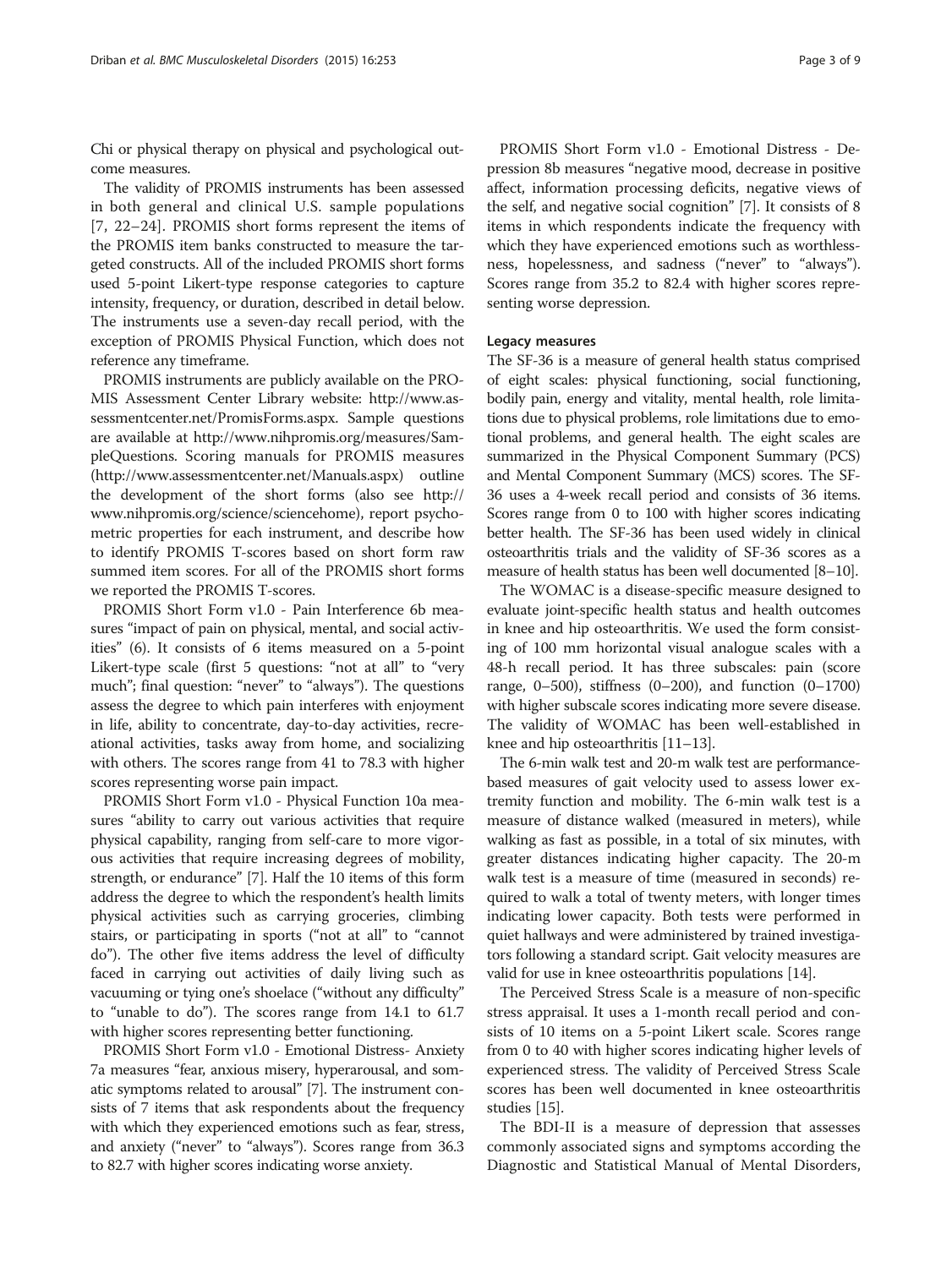Fourth Edition criteria. It uses a 2-week recall period and consists of 21 multiple-choice items. Scores range from 0 to 63 with higher scores indicating more severe depression. The BDI-II has been validated for use among non-psychiatric populations and has been used to assess depression in multiple knee osteoarthritis studies [\[16](#page-8-0)–[19](#page-8-0)].

## Procedure

As part of their baseline assessment and prior to any intervention, participants completed the outcome measures described above. The outcome measures were completed in the following order: WOMAC, SF-36, Perceived Stress Scale, BDI-II, PROMIS Pain Interference, PROMIS Physical Function, PROMIS Depression, and PROMIS Anxiety. All of the self-reported outcome measures were collected and managed using REDCap electronic data capture tools [\[25\]](#page-8-0) hosted at Tufts Medical Center except for WOMAC, which was completed on paper. The two physical function tests were completed on site and were administered either prior to or after completion of the questionnaires, depending on the availability of research staff.

#### Statistical analysis

The analyses reported here was limited to baseline data obtained from participants that met eligibility criteria and were enrolled in the study. We calculated descriptive statistics and percentages of participants scoring the minimum (floor) and maximum (ceiling) possible scores. We defined important floor or ceiling effects as more than 15 % of participants achieving the lowest or highest score, respectively [[26](#page-8-0)]. Because not all data were normally distributed, we estimated the association between scores on the PROMIS instruments and legacy measures using the non-parametric, Spearman's rank correlation coefficient.

## Comparison of results with previous literature

Tests of the statistical significance of differences in associations were outside the scope of this study and observed differences in point estimates of correlations should not be over-interpreted. However, to provide an interpretive context for our results, we presented the current results in the context of previous correlational studies. We conducted a comprehensive literature search (in Summer 2014) for articles that reported correlations between scores from legacy measures and PROMIS scores or other instruments that measure similar constructs. Results gleaned from published literature were grouped by clinical status: general population, osteoarthritis, other clinical conditions, and the current study results. Findings were plotted by condition on a graph to visually represent the range of findings in previous studies.

## Results

## Demographic data and descriptive statistics

Our analysis included data from 204 participants with an average age of 60 years and body mass index of 33 kg/m<sup>2</sup> (Table 1). Ninety-two percent had a Kellgren/ Lawrence grade  $\geq 2$  in the tibiofemoral joint with a median self-reported duration of knee pain of 5 years. Table 1 includes additional demographic and clinical characteristics for the sample.

Floor or ceiling effects are reported in Table [2](#page-4-0). Additional file [1](#page-7-0): Table S1 and Figs. [1](#page-5-0) and [2](#page-6-0) report the correlation coefficients between PROMIS static short-form instruments and legacy measures.

## PROMIS pain interference

PROMIS Pain Interference demonstrated minimal floor effect with only 5 % of participants scoring the minimum PROMIS Pain Interference score. Pain Interference scores had stronger correlations with measures of whole body pain (SF-36 Bodily Pain,  $r = -0.73$ , 95 % confidence interval  $|CI|$  = −0.79 to −0.65) and physical health (SF-36 PCS,  $r = -0.73$ , 95 % CI = -0.79 to -0.66) than other legacy measures, including knee-specific pain (WOMAC pain,  $r = 0.47$ , 95 % CI = 0.35 to 0.57) or gait speed (20m walk test,  $r = 0.34$ , 95 % CI = 0.21 to 0.45.

## PROMIS physical function

PROMIS Physical Function scores had no floor effect since all of the participants scored above the minimum but one participant reported the highest possible score. PROMIS Physical Function scores had stronger correlations with measures of whole body function than with other legacy measures, including patient-reported lower extremity function or objective measures of lower extremity performance. Specifically, PROMIS Physical

Table 1 Demographic and clinical characteristics of patients with knee osteoarthritis ( $n = 204$ )

| Characteristic                                                                                        | Distribution<br>$n (%)^d$ |
|-------------------------------------------------------------------------------------------------------|---------------------------|
| Age, mean $\pm$ SD years                                                                              | 60.2 (10.5)               |
| Body Mass Index, mean $\pm$ SD kg/m <sup>2</sup>                                                      | 32.8(7.2)                 |
| Self-reported duration of knee pain, median<br>(25 <sup>th</sup> , 75 <sup>th</sup> percentile) years | $5.0$ (3.0, 10.0)         |
| Tibiofemoral Kellgren/Lawrence grade $\geq 2$                                                         | 183 (92.4)                |
| Female Sex                                                                                            | 143 (70.1)                |
| Race                                                                                                  |                           |
| White                                                                                                 | 107 (52.7)                |
| <b>Black</b>                                                                                          | 72 (35.5)                 |
| Other                                                                                                 | 24 (11.8)                 |
| Married                                                                                               | 52 (25.5)                 |
| Greater than high school education                                                                    | 170 (83.3)                |

 $a_n$  (%) unless noted otherwise. SD = standard deviation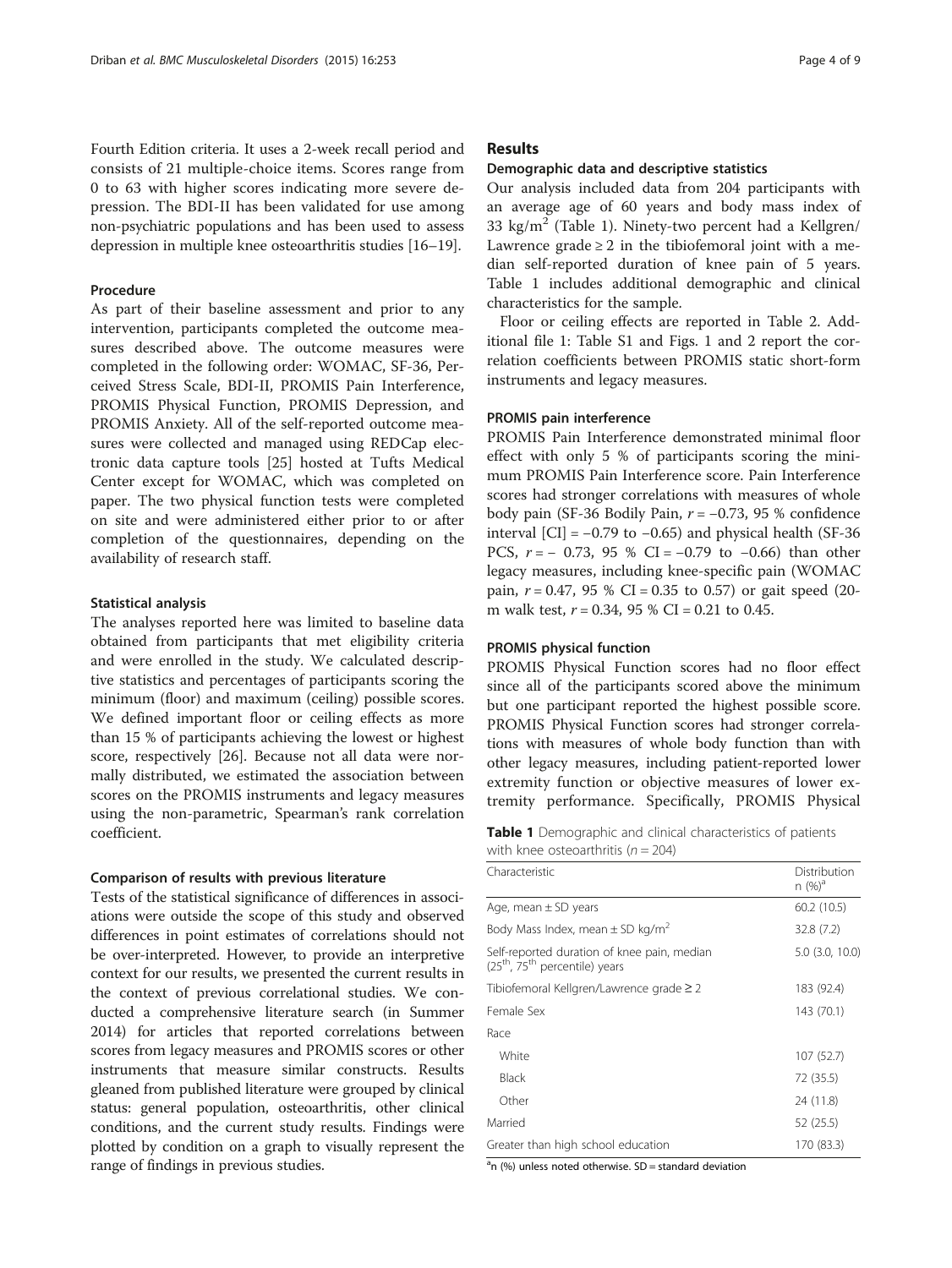| Outcome Measure                           | Scores      |     |               |                       | Floor          |              | Ceiling        |               |
|-------------------------------------------|-------------|-----|---------------|-----------------------|----------------|--------------|----------------|---------------|
|                                           | Score Range | n   | Mean $\pm$ SD | Median (range)        | n              | $\%$         | n              | %             |
| PROMIS Pain Interference                  | 41-78.3     | 204 | 58.0 (7.0)    | 58.1 (41.0-74.4)      | 11             | 5.4          | $\mathbf{0}$   | $\Omega$      |
| PROMIS Physical Function <sup>a</sup>     | 14.1-61.7   | 204 | 40.7(5.5)     | 40.2 (28.8-61.7)      | $\mathbf{0}$   | 0            |                | 0.5           |
| PROMIS Anxiety                            | 36.3-82.7   | 203 | 50.2 (8.9)    | 51.3 (36.3-72.9)      | 34             | 16.8         | $\mathbf 0$    | $\mathbf{0}$  |
| PROMIS Depression                         | 37.1-81.1   | 202 | 48.9 (8.9)    | 48.2 (37.1-77.9)      | 49             | 24.3         | $\mathbf{0}$   | $\circ$       |
| SF-36 PCS <sup>a</sup>                    | $0 - 100$   | 204 | 36.6(9.1)     | 36.7 (14.0-59.8)      | 0              | $\circ$      | $\mathbf{0}$   | $\mathbf{0}$  |
| SF-36 MCS <sup>a</sup>                    | $0 - 100$   | 204 | 52.5 (9.2)    | 54.5 (21.6-68.1)      | 0              | $\mathbf{0}$ | $\mathbf{0}$   | $\Omega$      |
| SF-36 Bodily Pain <sup>a</sup>            | $0 - 100$   | 204 | 47.5 (18.6)   | 41.0 (0.0-100.0)      |                | 0.5          | $\overline{4}$ | 2.0           |
| SF-36 Physical Function                   | $0 - 100$   | 204 | 52.0 (22.2)   | 50.0 (0.0-100.0)      | $\overline{2}$ | 1.0          | 3              | 1.5           |
| <b>WOMAC Pain</b>                         | $0 - 500$   | 203 | 254 (98.6)    | 239.8 (50.7-500.0)    | n/a            | n/a          |                | 0.5           |
| <b>WOMAC Function</b>                     | $0 - 1700$  | 204 | 899.0 (352.4) | 906.7 (218.6, 1700.0) | $\mathbf{0}$   | $\circ$      |                | 0.5           |
| 6-min Walk Test <sup>ab</sup> (meters)    | n/a         | 199 | 395.5 (90.1)  | 392.8 (89.1-645.3)    | n/a            | n/a          | n/a            | $n/\tilde{c}$ |
| 20-Meter Walk Test <sup>a</sup> (seconds) | n/a         | 202 | 19.0 (5.3)    | 18.2 (9.6-66.8)       | n/a            | n/a          | n/a            | $n/\tilde{c}$ |
| <b>PSS</b>                                | $0 - 40$    | 203 | 13.3(7.0)     | 13.0 (0.0, 37.0)      | 5              | 2.5          | $\mathbf 0$    | $\circ$       |
| <b>BDI-II</b>                             | $0 - 63$    | 199 | 7.6(8.6)      | $5.0(0.0-39.0)$       | 27             | 13.6         | $\mathbf{0}$   | $\mathbf{0}$  |

<span id="page-4-0"></span>Table 2 Descriptive statistics of outcome measures in patients with knee osteoarthritis including floor and ceiling effects

PROMIS = Patient Reported Outcomes Measurement Information System (reported as T-scores); SF-36 = Medical Outcomes Short Form-36, MCS = Mental Component Summary, PCS = Physical Component Summary, BP = Bodily Pain; WOMAC = Western Ontario and McMaster Universities Arthritic Index; PSS = Perceived Stress Scale; BDI-II = Beck Depression Index II

<sup>a</sup>Higher scores indicate better health-related outcomes (for other measures, higher scores indicates worse health-related outcomes) b Does not include patients who refused, or attempted and failed

Function scores correlated well with SF-36 Physical Function  $(r = 0.79, 95 %$  CI = 0.73 to 0.84) compared with WOMAC function ( $r = -0.48$ , 95 % CI = -0.58 to <sup>−</sup>0.36), gait speed (r <sup>=</sup> <sup>−</sup>0.43, 95 % CI = <sup>−</sup>0.53 to <sup>−</sup>0.31), or 6-min walk times ( $r = 0.46$ , 95 % CI = 0.34 to 0.56).

## PROMIS anxiety

PROMIS Anxiety scores had a floor effect; 17 % of participants scored the minimum. For comparison, 3 % of participants had a minimum Perceived Stress Scale score. PROMIS Anxiety scores had stronger correlations with measures of stress ( $r = 0.71$ , 95 % CI = 0.64 to 0.77) and depression ( $r = 0.70$ , 95 % CI = 0.62 to 0.76) than other legacy measures. For example, PROMIS Anxiety scores had small to moderate correlations with measures of function ( $r = -0.40$  to 0.17) and pain ( $r = -0.41$  and 0.20).

## PROMIS depression

PROMIS Depression scores also had a floor effect; 24 % of participants scored the minimum. For comparison, 14 % of participants had a minimum BDI-II score. PRO-MIS Depression scores had stronger correlations with measures of stress ( $r = 0.65$ , 95 % CI = 0.56 to 0.72) and depression ( $r = 0.70$ , 95 % CI = 0.62 to 0.76) than with other legacy measures. For example, PROMIS Depression scores had small to moderate correlations with measures of physical function  $(r = -0.31$  to 0.11) and pain (SF-36 Bodily Pain:  $r = -0.31$  and WOMAC knee pain:  $r = 0.19$ ).

## Comparison to previous literature

Figure [1](#page-5-0) (PROMIS Pain Interference and Physical Function) and Fig. [2](#page-6-0) (PROMIS Depression and Anxiety) visually locate the current study results in the range of findings from previous studies. In general, the values obtained in the current study were similar both to those obtained in other studies of individuals with osteoarthritis and in studies using other samples. As already noted, tests of the statistical significance of differences in associations were outside the scope of this study, and observed differences in point estimates should not be over-interpreted. We did note some putative differences that could warrant additional study (see Additional file [1](#page-7-0): Table S1, Figs. [1](#page-5-0) and [2\)](#page-6-0). Pairs of measures that generated lower correlation estimates in the current study compared to previous studies included: a) PROMIS Pain Interference scores and SF-36 Bodily Pain scores, and b) PROMIS Physical Function scores with the WOMAC Pain, WOMAC Function, SF-36 Physical Function, and gait speed. Pairs of measures that generated *higher* correlation estimates in the current study compared to previous studies included: a) PROMIS Pain Interference scores and scores on patientreported mental health scores (e.g., SF-36 MCS, BDI-II) and b) PROMIS Physical Function scores on the same measures.

## **Discussion**

PROMIS is a novel system of free instruments that clinicians and researchers in various medical disciplines can use. The PROMIS static short-forms offer an efficient and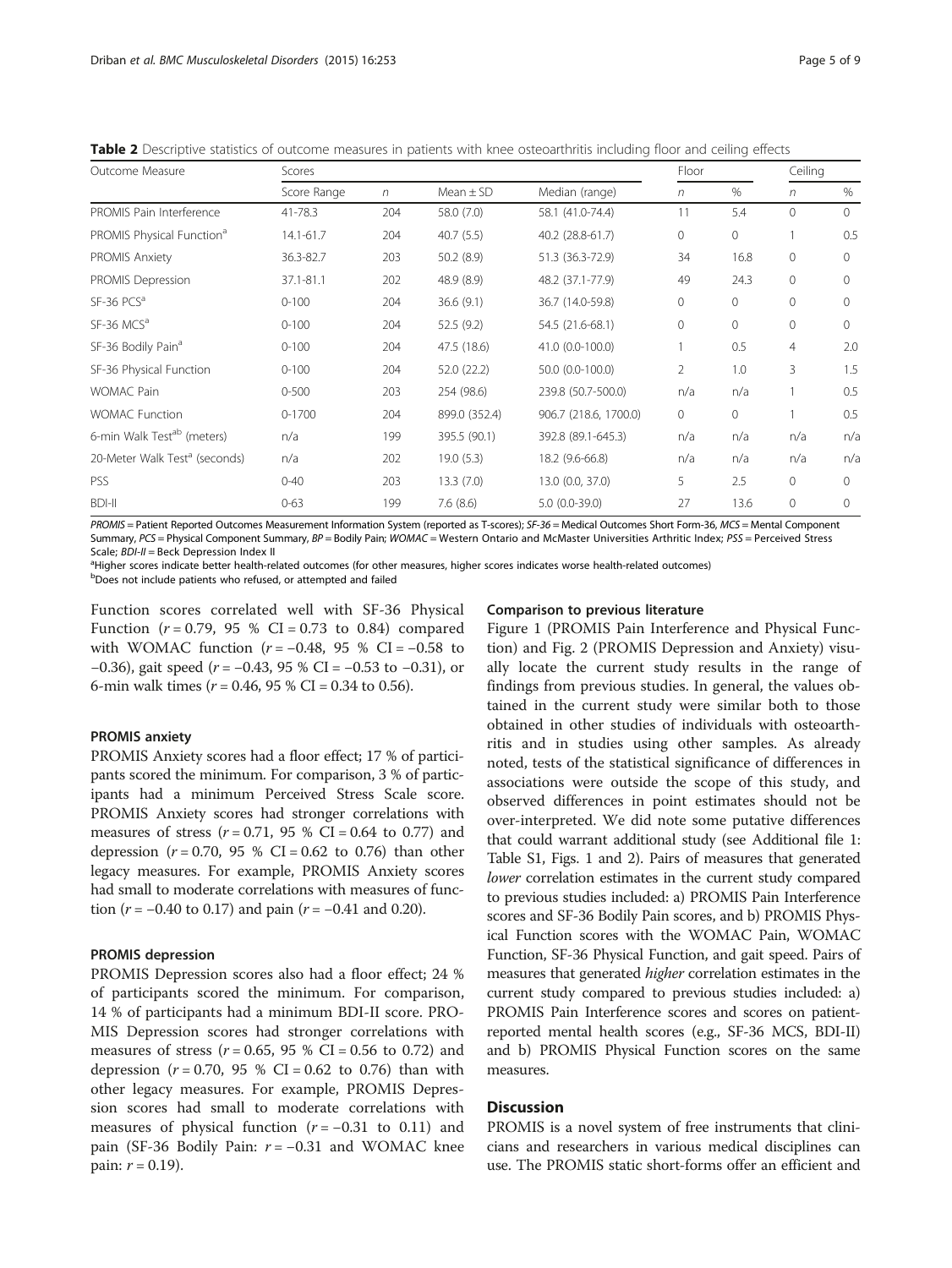<span id="page-5-0"></span>

cost-effective means of measuring patient-reported outcomes critical to the assessment of knee osteoarthritis. This is the first study to evaluate the performance of the PROMIS static short-form instruments specifically among participants with symptomatic knee osteoarthritis. We found that PROMIS Anxiety and Depression measure a similar construct to other patient-reported outcomes that assess general mental health, including stress and depression, among patients with symptomatic knee osteoarthritis. The PROMIS Anxiety and Depression had a floor effect but the implications of this for future studies depend on study goals. For clinicians and researchers interested in distinguishing among individuals with low levels of anxiety or depression, the PROMIS short forms would not be a good choice. For example, if a researcher wished to explore an intervention's impact on depression or anxiety by investigating whether it would benefit individuals with anxiety below the US mean then the short forms may not be ideal. The floor effect could impede detection of a treatment effect. However, these floor effects might be unimportant in a study of a clinical population in which the presence of anxiety and depression has been documented.

The associations we found between scores on PROMIS measures and legacy measures suggest that the PROMIS Pain Interference and Physical Function scores target whole body pain and physical function among individuals with symptomatic knee osteoarthritis. Recently, Broderick et al. demonstrated known-groups validity (a subtype of construct validity) of the computer adaptive administrations of PROMIS Pain Interference and Physical Function in a study comparing patients with osteoarthritis to the general population [\[27\]](#page-8-0). Our results complement and expand upon those of Broderick et al., specifically among individuals with symptomatic knee osteoarthritis. Our findings indicate that PROMIS Pain Interference and Physical Function have stronger correlations with assessments of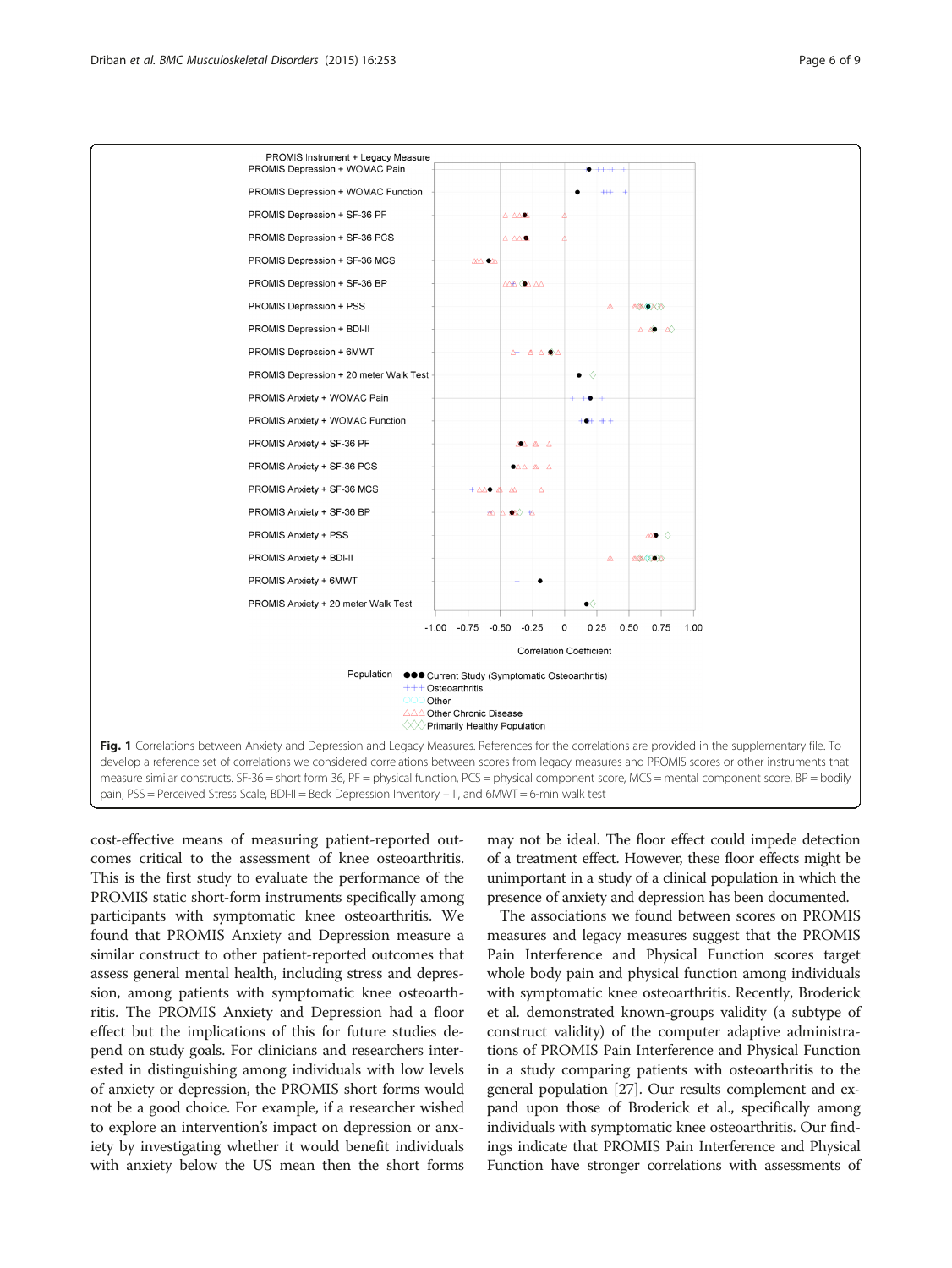<span id="page-6-0"></span>

whole-body disease burden (i.e., SF-36 Bodily Pain, SF-36 PCS) compared to joint-specific measures (i.e., WOMAC pain, WOMAC function, and physical function tests). Conceptually, this is expected since the two PROMIS static short-form instruments include questions that are not lower-extremity specific.

During the initial item-evaluation process of the full PROMIS Physical Function item bank, the data satisfied criteria for unidimensionality, suggesting that the four subdomains of mobility (lower extremity), dexterity (upper extremity), axial or central (neck or back), and complex activities could be collapsed into one domain [\[28\]](#page-8-0). Bruce et al. pointed out however, that the analysis was conducted among individuals with relatively little disease burden compared with the typical clinical trial participant, raising the question of whether the unidimensional model can be applied among other populations. After the data used in the current study were collected,

Hays, et al. [\[29](#page-8-0)] identified upper-extremity and mobility subdomains of PROMIS Physical Function data. The two subdomains shared 35 % of the variance in common. Subsets of items targeting these two subdomains were identified and scored using PROMIS parameters. This work allows measurement of upper-extremity function and mobility as well as overall physical functioning within the PROMIS system. Clinicians and researchers, who are interested in the local effects of knee osteoarthritis, may prefer using PROMIS lower-extremity items [[29](#page-8-0)] or a joint-specific pain and function outcome (e.g., WOMAC). However, if the goal is to assess whole body pain or function (e.g., assessing an exercise intervention among patients with osteoarthritis at the knee and other joints) then the short form may be appropriate. Ultimately, many investigators or clinicians may want to consider lowerextremity specific outcomes and whole body changes. Therefore, using a computer adaptive version of PROMIS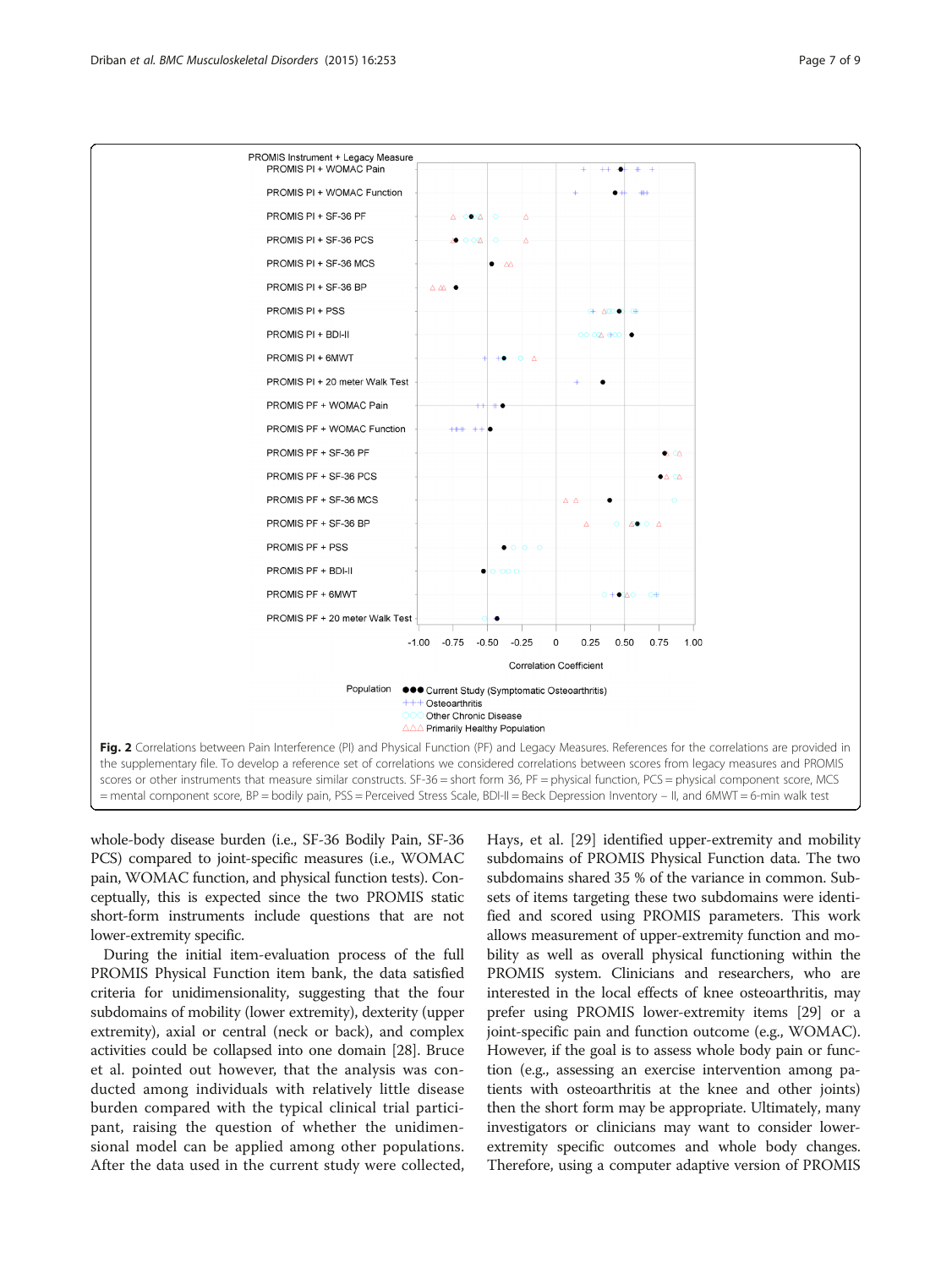<span id="page-7-0"></span>or a larger set of the PROMIS items may enable the simultaneous assessment of whole-body and lower-extremity specific outcomes, which would reduce the number of outcome instruments a participants needs to complete and reduce study expenses associated with paying for multiple patient-reported outcomes.

Our study is limited. Our visual representation of correlation results from the current study and previous research highlighted some observable differences in point estimates of associations. It was outside the scope of this study to evaluate whether these putative differences were significantly different or accountable to random variation. First, because the order of outcome measure administration was consistent across participants, order bias and patient fatigue may have affected patients' responses to self-report measures and performance on physical function tests. Second, our analyses did not include patients who refused or attempted and failed the two physical function tests (6-min walk test  $[n=4]$ ; 20-m walk test  $[n=2]$ ). Because patients who attempted and failed the physical function tests represent the extremes of functional impairment, our analysis overestimates the overall function of our cohort. However, this subgroup represents a small proportion of our overall sample and thus we did not feel this significantly influenced our overall results. Third, our definition of floor and ceiling effects was likely a conservative estimate. We measured the number of patients with the minimum and maximum scores rather than clinically-defined scores with thresholds representative of the extremes of health-related outcomes. Longitudinal studies will be needed to assess the minimally important change to better estimate the floor and ceiling effects.

More work needs to be done to understand the role of PROMIS static short-form instruments in evaluating patients with knee osteoarthritis. Future studies might assess time savings and cost efficiency, as well as other key psychometric properties as outlined by the Consensusbased Standards for the Selection of Health Measurement Instruments (COSMIN) [[30](#page-8-0)]; including, responsiveness of scores on PROMIS short-forms in detecting change and score interpretability among patients with knee osteoarthritis. Lastly, computerized-adaptive administrations of PROMIS instruments should also be tested among patients with knee osteoarthritis.

## Conclusions

In conclusion, scores on the four tested PROMIS static short forms demonstrated good performance among patients with symptomatic knee osteoarthritis as evidenced in correlations with legacy measures. The patterns of correlations suggest that PROMIS Anxiety and Depression targets general mental health (e.g., stress, depression), and PROMIS Pain Interference and Physical Function static

short forms target whole body outcomes (e.g., SF-36) among participants with symptomatic knee osteoarthritis. These instruments may be useful in clinical research among individuals with symptomatic knee osteoarthritis. However, floor effects in the PROMIS Anxiety and Depression scores should be considered if needing to distinguish among patients with very low levels of these outcomes.

## Additional file

[Additional file 1:](http://www.biomedcentral.com/content/supplementary/s12891-015-0715-y-s1.xlsx) The additional file contains a supplemental table entitled "Matrix of Spearman correlation coefficients between PROMIS short-form instruments and legacy measures." The file also includes the raw data used for the figures and the appropriate references. (XLSX 48 kb)

#### Abbreviations

PROMIS: Patient Reported Outcomes Measurement Information System; WOMAC: Western Ontario and McMaster Universities Arthritis Index; SF-36: Short form-36; BDI-II: Beck Depression Inventory Second Edition; PCS: Physical Component Summary; MCS: Mental Component Summary.

#### Competing interests

The authors declare that they have no competing interests.

#### Authors' contributions

JBD contributed to the conception and design, acquisition of data, analysis, and interpretation of data, drafting/revisions of article, as well as final approval of the article. NM contributed to the conception and design, acquisition of data, analysis, and interpretation of data, drafting/revisions of article, as well as final approval of the article. LLP contributed to the conception and design, acquisition of data, analysis, and interpretation of data, drafting/revisions of article, as well as final approval of the article. KFC contributed to the conception and design, interpretation of data, drafting/ revisions of article, as well as final approval of the article. CCW contributed to the conception and design, acquisition of data, analysis, and interpretation of data, drafting/revisions of article, as well as final approval of the article.

#### Acknowledgements

This study was funded by the National Center for Complementary and Alternative Medicine (NCCIH; Grant # R01AT005521-01A1, NCT01258985, PI - Dr. Chenchen Wang).

#### Author details

<sup>1</sup> Division of Rheumatology, Tufts Medical Center, 800 Washington Street, Box #406, Boston, MA 02111, USA. <sup>2</sup>Internal Medicine Residency Program, John A Burns School of Medicine, University of Hawaii, Honolulu, HI, USA. <sup>3</sup>The Institute for Clinical Research and Health Policy Studies, Tufts Medical Center, and Tufts Clinical and Translational Science Institute, Tufts University, 800 Washington Street, Box #63, Boston, MA 02111, USA. <sup>4</sup>Department of Medical Social Sciences, Feinberg School of Medicine, Northwestern University, Chicago, IL, USA.

## Received: 6 March 2015 Accepted: 9 September 2015 Published online: 14 September 2015

#### References

- 1. Lane NE, Brandt K, Hawker G, Peeva E, Schreyer E, Tsuji W, et al. OARSI-FDA initiative: defining the disease state of osteoarthritis. Osteoarthritis Cartilage. 2011;19:478–82.
- 2. Hawker GA, French MR, Waugh EJ, Gignac MA, Cheung C, Murray BJ. The multidimensionality of sleep quality and its relationship to fatigue in older adults with painful osteoarthritis. Osteoarthritis Cartilage. 2010;18:1365–71.
- 3. Hawker GA, Gignac MA, Badley E, Davis AM, French MR, Li Y, et al. A longitudinal study to explain the pain-depression link in older adults with osteoarthritis. Arthritis Care Res. 2011;63:1382–90.